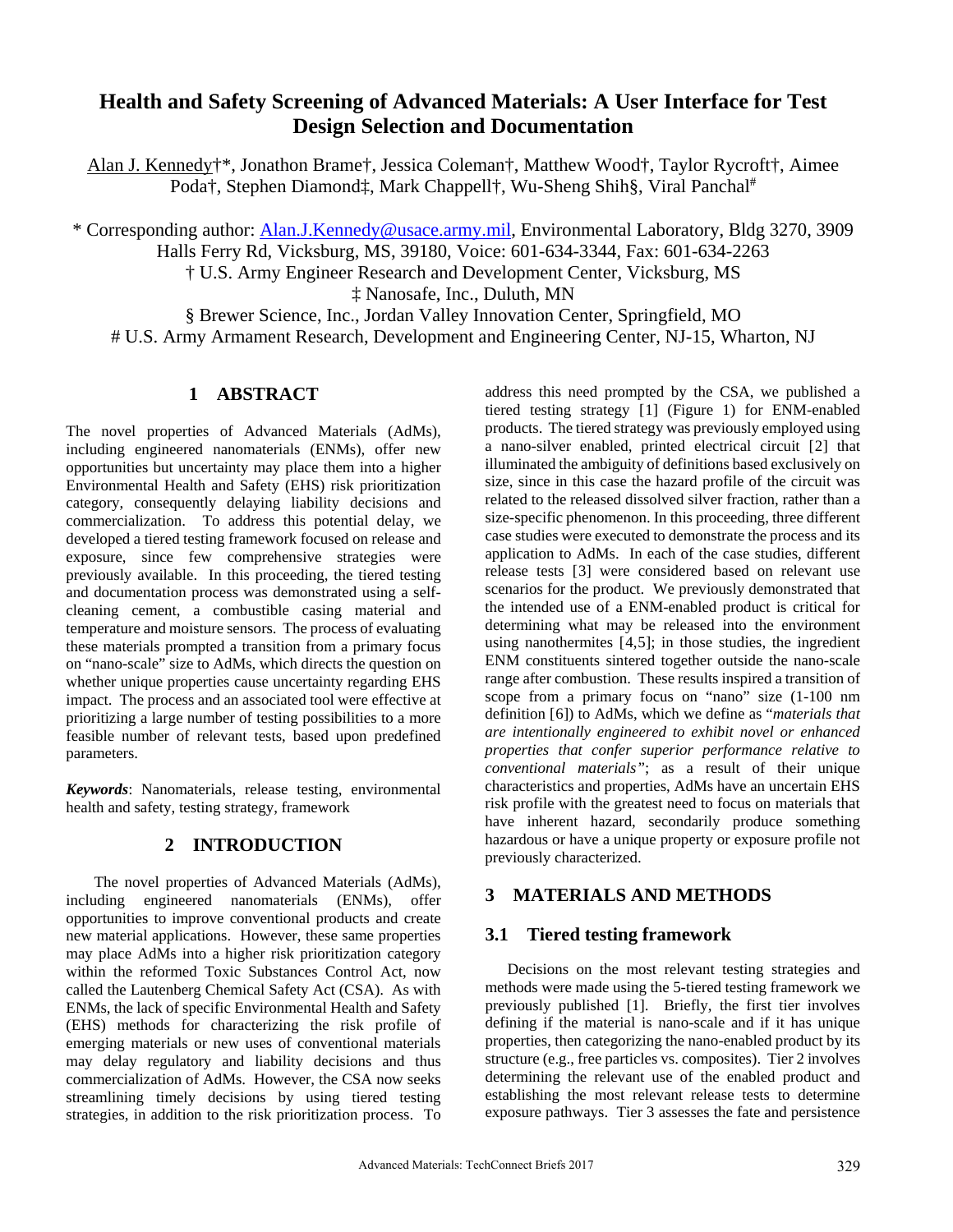of the material in relevant media. Tiers 4 and 5 determine the hazard of the material. To navigate the tiers, a visual basic tool was coded in Microsoft Excel, refered to as Nano Guidance for Risk-Informed Deployment (NanoGRID).



Figure 1. Summary of the tiered testing process modified from Collier et al. [\[1\]](#page-0-0) (A) and a comprehensive screening approach being developed into standard guidance (B).

## **3.2 Case study materials**

Three different ENM-enabled technologies were tested to demonstrate the framework. The first was a self-cleaning cement that relies on the photocatalytic properties of nano- $TiO<sub>2</sub>$  to keep a pristine appearance. The second was a foamed nitrocellulose-based combustible casing material that also includes camphor and akardite-II to provide a hydrophobic property to protect munitions from moisture. The third considered temperature and humidity sensors containing carbon nanotubes (CNTs) that can monitor conditions in potentially harsh environments (e.g., water, soils) in near-real time.

## **3.3 Tier 1: Material categorization**

Test materials were categorized by their structure, based on previous work [[7](#page-3-6)]. Further, their potential for unique (previously undescribed) properties was considered using a dichotomous key (ERDC, unpublished) to identify each enabled product as a ENM, AdM or conventional material, thus facilitating the prioritization process.

| Home                                                                                                                                                                                                                                                                                                                                                                                     |                |                                 | Tier <sub>1</sub> |     |                                   | Tier <sub>2</sub>                                                                                             |                |                              | Tier <sub>3</sub>                |                |                         |       |
|------------------------------------------------------------------------------------------------------------------------------------------------------------------------------------------------------------------------------------------------------------------------------------------------------------------------------------------------------------------------------------------|----------------|---------------------------------|-------------------|-----|-----------------------------------|---------------------------------------------------------------------------------------------------------------|----------------|------------------------------|----------------------------------|----------------|-------------------------|-------|
|                                                                                                                                                                                                                                                                                                                                                                                          |                | Release   Hazard Identification |                   |     | Testing Identification            |                                                                                                               |                |                              |                                  |                |                         |       |
|                                                                                                                                                                                                                                                                                                                                                                                          | Instructions   |                                 |                   |     |                                   |                                                                                                               |                |                              |                                  |                |                         |       |
|                                                                                                                                                                                                                                                                                                                                                                                          |                |                                 |                   |     |                                   | Each question on the tabs below is linked to a release test that should be considered. Rate                   |                |                              |                                  | $\Omega$       |                         |       |
| 0 if there is no chance the test could be necessary if the product is used as t is intended to<br>be and 5 if the product wil definitely need to be tested under that condition. Provide<br>justification in the associated text boxes to ensure transparency in your responses. If left<br>blank, the most conservative assumption (5) will be entered. Click on the 'Results' tab when |                |                                 |                   |     |                                   |                                                                                                               |                |                              |                                  |                |                         |       |
|                                                                                                                                                                                                                                                                                                                                                                                          |                |                                 |                   |     |                                   |                                                                                                               |                |                              | No chance it.<br>will be mended. |                | Definitely<br>rows days |       |
|                                                                                                                                                                                                                                                                                                                                                                                          |                |                                 |                   |     |                                   | you are ready to see which tests you should be most concerned with!                                           |                |                              |                                  |                |                         |       |
|                                                                                                                                                                                                                                                                                                                                                                                          |                |                                 |                   |     |                                   | Aqueous   Ultraviolet   Thermal   Aging   Mechanical   Combustion   Chemical Reactivity   Corrosion   Results |                |                              |                                  |                |                         |       |
|                                                                                                                                                                                                                                                                                                                                                                                          |                |                                 |                   |     |                                   |                                                                                                               |                |                              |                                  |                |                         |       |
|                                                                                                                                                                                                                                                                                                                                                                                          |                |                                 |                   |     | The material will be subjected to |                                                                                                               |                |                              |                                  |                |                         |       |
|                                                                                                                                                                                                                                                                                                                                                                                          |                | Surface Scratching              |                   |     |                                   |                                                                                                               | Surface Sawing |                              |                                  |                |                         |       |
|                                                                                                                                                                                                                                                                                                                                                                                          | $\cap$ 0       | C <sub>1</sub>                  | C2                | 6.3 | C.4                               | C.5                                                                                                           | G 0            | C1                           | C.2                              | C <sub>3</sub> | $-4$                    | CS    |
|                                                                                                                                                                                                                                                                                                                                                                                          |                | - Surface Sanding               |                   |     |                                   |                                                                                                               | Cutting        |                              |                                  |                |                         |       |
|                                                                                                                                                                                                                                                                                                                                                                                          | C <sub>0</sub> | 61                              | C2                | C3  | $C_A$                             | C5                                                                                                            | 60             | C1                           | C2                               | C3             | $C_A$                   | C.5   |
|                                                                                                                                                                                                                                                                                                                                                                                          |                | Compression                     |                   |     |                                   |                                                                                                               | Driling        |                              |                                  |                |                         |       |
|                                                                                                                                                                                                                                                                                                                                                                                          | $\cap$         | C1                              | C <sub>2</sub>    | 63  | C.4                               | C.5                                                                                                           | $\subset$ 0    | G 1                          | C <sub>2</sub>                   | C3             |                         | C.5   |
|                                                                                                                                                                                                                                                                                                                                                                                          |                |                                 |                   |     |                                   |                                                                                                               | Sandblasting   |                              |                                  |                |                         |       |
|                                                                                                                                                                                                                                                                                                                                                                                          |                | Dropping (from a height)        |                   |     | G 4                               | C.5                                                                                                           | $\cap$ 0       | 信 1                          | C2                               | C.3            | $C - 4$                 | $C_S$ |
|                                                                                                                                                                                                                                                                                                                                                                                          | $\subset$ 0    | $C_{1}$                         | C2                | C3  |                                   |                                                                                                               |                |                              |                                  |                |                         |       |
|                                                                                                                                                                                                                                                                                                                                                                                          | - Grinding     |                                 |                   |     |                                   |                                                                                                               |                | Physical Agitation (shaking) |                                  |                |                         |       |

<span id="page-1-0"></span>Figure 2. Example of relevant ranking of different environmental release scenarios using the NanoGRID tool.

## **3.4 Tier 2: Release relevance and ranking**

NanoGRID was employed to design a relevant test strategy based on a use scenario for each of the case study materials. The  $TiO<sub>2</sub>$ -cement in-use application involved coating a seawall that was exposed to periodic sunlight, water submersion and abrasion via boat rubrails. The energetic casing in-use application involved incremental exposure to water, humidity, and partial burning upon ignition. The CNT sensor hypothetical in-use application was outside deployment to measure temperature and moisture in air and in soil, subjecting it to temperature flux, periodic UV exposure, and abrasion from soil particles.

Environmental release scenarios including exposure to aqueous media, ultraviolent (UV) light, thermal and mechanical stress, aging, combustion, chemical reactivity, and corrosion were ranked 1 (least relevant) to 5 (most relevant) using NanoGRID [\(Figure 2\)](#page-1-0). Analysis time, cost, complexity, and the need to test worst case scenarios were also weighted by importance for the  $TiO<sub>2</sub>$ -cement (0.2, 0.15, 0.15, 0.5, respectively), energetic casing (0.125, 0.25, 0.125, 0.5, respectively) and CNT-sensors (0.0625, 0.125, 0.0625 and 0.75, respectively) using Multi-Criteria Decision Analysis (MCDA). The result was graphically visualized to select the most impactful, and practical release testing strategy, including combinational testing (e.g., UV-light exposure then abrasion).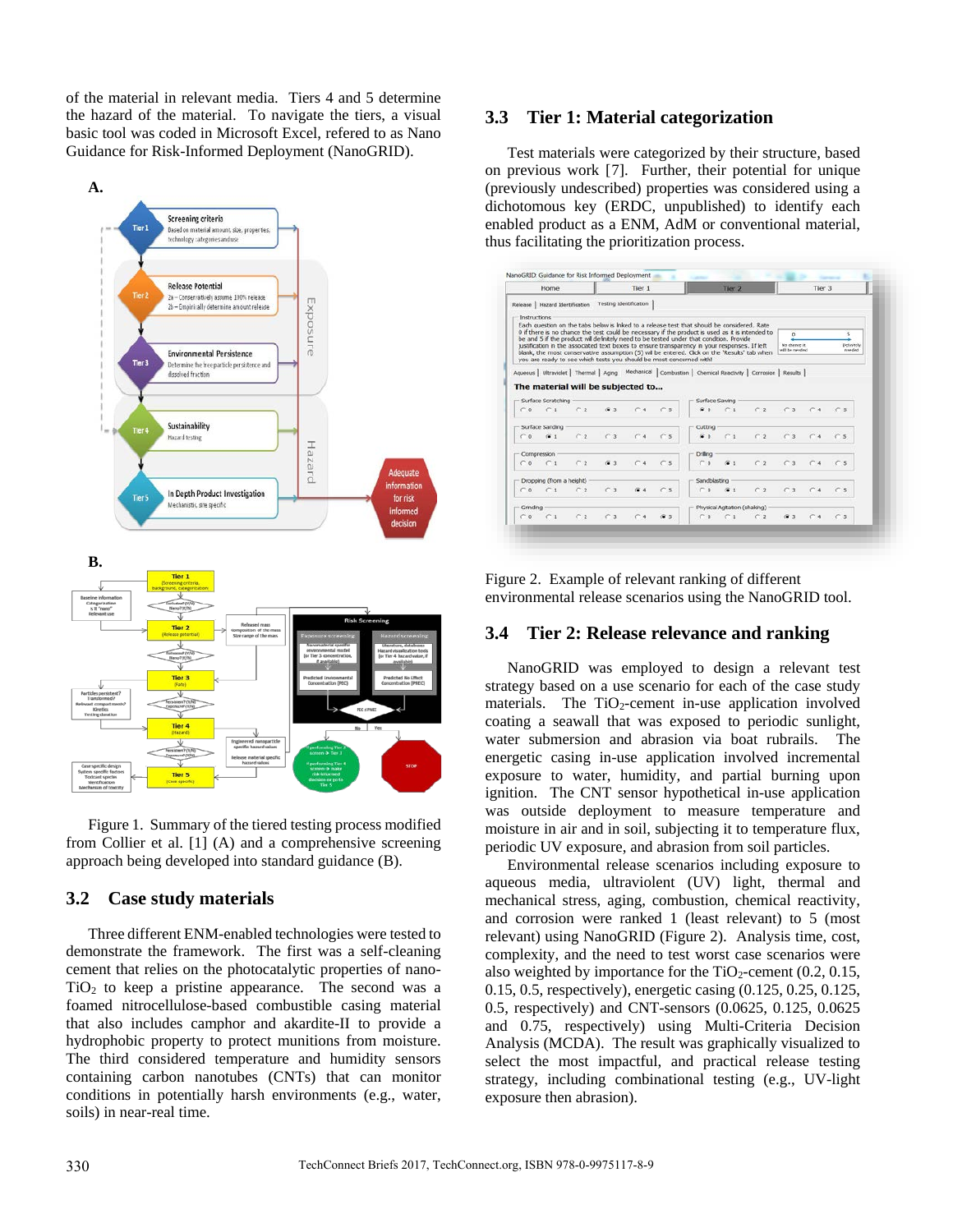#### **4 RESULTS AND DISCUSSION**

#### **4.1 TiO2-cement**

The cement material was categorized as a 3-dimensional suspended solid object that has potential to release ENMs under certain environmental triggers. The  $TiO<sub>2</sub>$  used in the cement was nano-scale, as determined by scanning electron microscopy (SEM) and volume specific surface area [[8\]](#page-3-9). Based on the in-use scenario described above, a release testing strategy was established to investigate the most relevant release triggers: combinations of (1) UV-exposure then aqueous exposure and (2) UV-exposure then abrasion [\(Figure 3\)](#page-2-0). Pristine  $TiO<sub>2</sub>$  (P25, Evonik Industries AG, Essen Germany), used as a positive control, and the matrix bound TiO2 were anatase and had photocatalytic properties. Tier 3 testing indicated rapid agglomeration and settling for pristine  $TiO<sub>2</sub>$  and the released cementatious material. The hazard of pristine TiO2 to *Ceriodaphnia dubia* increased almost 100 fold from 2.5 to 0.03 mg/L in presence of continuous UVlight*,* likely due to short lived free radicals. Provided only acute data for one species were available in this study, a conservative safety factor of 1000 was used to generate PNEC values [[9](#page-3-10)] of 0.0025 and 0.0003 mg/L for non-photooxidized and photo-oxidized  $TiO<sub>2</sub>$ , respectively. Considering the rapid settling of this material, its persistence in waters with sufficient UV penetration may be short lived. A pronounced increase in photo-induced toxicity was not observed for the weathered, abraded and released material from the actual cement, for which the initial alkaline conditions associated with cement itself were of greatest acute consequence.

### <span id="page-2-1"></span>**4.2 Energetic casing**

The energetic casing was defined as an AdM due to its improved hydrophobic property over conventional casing. Although it had no intentional nano-dimensionality and the parent material itself was comprised predominantly of cellulose, which has low hazard/risk [[10,](#page-3-11)[11\]](#page-3-12), the unique combination of three conventional materials to achieve hydrophobicity, in addition to the high-energy release via burning could constitute novel release potential. The relevance of different release tests were ranked via NanoGRID and the four highest ranked tests were selected (UV/abrasion, UV/water submersion, water/abrasion and burning), graphically represented in [Figure 4.](#page-3-7) Abrasion testing indicated effectively no release of nano-scale aerosol particles. While the material released from abrasion resulted in little exposure or hazard in water up to the OECD limit test concentration of 100 mg/L [[12\]](#page-3-13), a statistically significant reproductive effect on *C. dubia* was observed for the spent (burnt) material at a relatively high concentration (23 mg/L). Using a modeled 10% inhibition concentration for survival of 15.2 mg/L and a conservative safety factor of 100 [\[9\]](#page-2-1), any environmental concentration below of probable no effect concentration (PNEC) of 0.15 mg/L is unlikely to cause environmental risk.

#### **4.3 Sensor**

 The ink used to print the CNT sensor was categorized as a fluid suspended nano-object, making it applicable to nano-specific testing. The printed sensor was categorized as a surface-bound nano object for which a potential exists for particles to break off or become released with certain triggers. However, it should be recognized that the CNTs are encased in multiple layers of filter and encapsulant materials within the actual sensor product, limiting direct exposure to environmental conditions. A worst-case release testing strategy was developed [\(Figure 5\)](#page-3-8), and the selected release tests were UV/corrosion, UV/rainfall, thermal/rainfall, and grinding/abrasion. Preliminary testing is underway.



<span id="page-2-0"></span>Figure 3. Testing prioritization for the  $TiO<sub>2</sub>$  concrete by relevance alone (A) and MCDA considering combinational testing (B).

A.